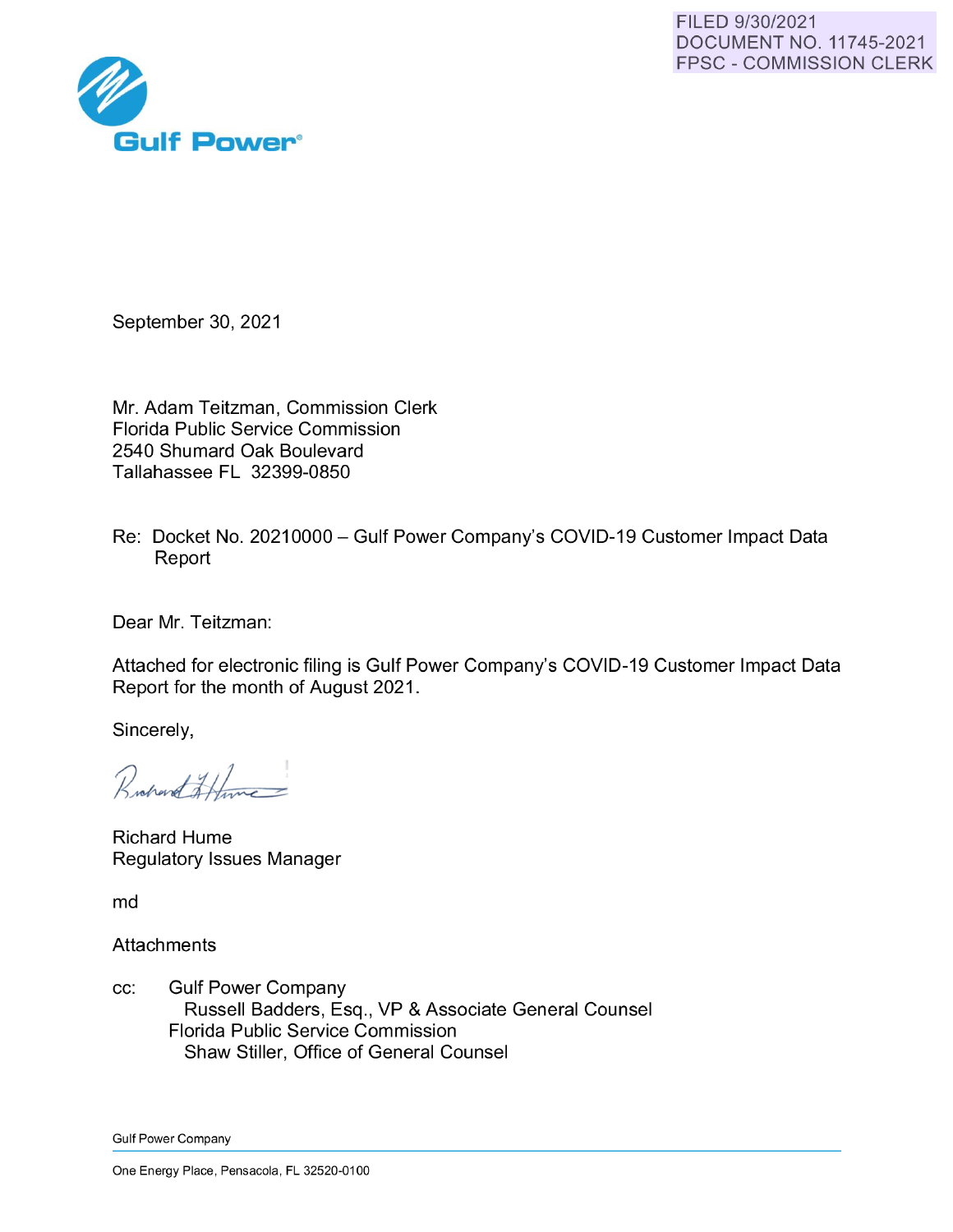**Utility:** Gulf Power Company

## **Reporting Month:** August 2021

*The report should include data as of the last day of reporting month and is due by the last day of the following month*

| <b>Delinquent Accounts</b>              |                        |                         |  |  |  |
|-----------------------------------------|------------------------|-------------------------|--|--|--|
| Number of Accounts 60 -89 days past due | <b>Reporting Month</b> | <b>Prior Year Month</b> |  |  |  |
| Residential                             | 3.215                  | 9.746                   |  |  |  |
| Commercial / Industrial                 | 379                    | 803                     |  |  |  |
| Number of Accounts 90+ days past due    | <b>Reporting Month</b> | <b>Prior Year Month</b> |  |  |  |
| Residential                             | 2.159                  | 16.341                  |  |  |  |
| Commercial / Industrial                 | 334                    | 1.777                   |  |  |  |

<sup>1</sup> Unique active accounts with age categorization by age of the account's oldest arrears balance (e.g., if an account has a 30, 60, and 90+ arrears balance, the account will show only once and in the 90+ category).

 $<sup>2</sup>$  Prior year month reflects the COVID-19 impact to delinquent accounts resulting from financial hardship coupled with suspension of collections in</sup> response to the pandemic.

| <b>Amount in Arrears</b>    |  |                        |  |                                      |
|-----------------------------|--|------------------------|--|--------------------------------------|
| Amount 60 -89 days past due |  | <b>Reporting Month</b> |  | <b>Prior Year Month</b> <sup>4</sup> |
| Residential                 |  | 474,045                |  | 4,178,717                            |
| Commercial / Industrial     |  | 379,388                |  | 710,179                              |
| Amount 90+ days past due    |  | <b>Reporting Month</b> |  | <b>Prior Year Month</b> <sup>4</sup> |
| Residential                 |  | 804.713                |  | 6.449.606                            |
| Commercial / Industrial     |  | 330,103                |  | 1,134,377                            |

 $3$  Total active arrear balances are based on the aging of the arrears (e.g., a 90+ account in the "delinquent account" section can have balances showing in both the 60-89 aging category and the 90+ aging category).

4 Prior year month reflects the COVID-19 impact to receivables resulting from financial hardship coupled with suspension of collections in response to the pandemic.

| <b>Payment Arrangements</b>                                 |                        |                                            |  |  |
|-------------------------------------------------------------|------------------------|--------------------------------------------|--|--|
| Number of Payment Arrangements <sup>5</sup>                 | <b>Reporting Month</b> | March 2020 through Current<br>(cumulative) |  |  |
| Residential                                                 | 2,818                  |                                            |  |  |
| Commercial / Industrial                                     | 66                     |                                            |  |  |
| <b>Average Duration of Payment Arrangement</b> <sup>6</sup> | <b>Reporting Month</b> |                                            |  |  |
| Residential                                                 | 41                     |                                            |  |  |
| Commercial / Industrial                                     | 38                     |                                            |  |  |
| <b>Percent of Customers Under a Payment Arrangement</b>     | <b>Reporting Month</b> | ------                                     |  |  |
| Residential <sup>8</sup>                                    | 1.23%                  |                                            |  |  |
| Commercial / Industrial <sup>9</sup>                        | 0.19%                  |                                            |  |  |

 $<sup>5</sup>$  Total payment arrangements granted through all channels during the reporting month and cumulative.</sup>

 $<sup>6</sup>$  Average duration in days of total payment arrangements granted through all channels.</sup>

 $<sup>7</sup>$  All active payment arrangements as of the final day of the reporting month divided by the number of active accounts.</sup>

 $8$  Number of residential customers under a payment arrangement/total number of residential customers.

9 Number of commercial-industrial customers under a payment arrangement/total number of commercial-industrial customers.